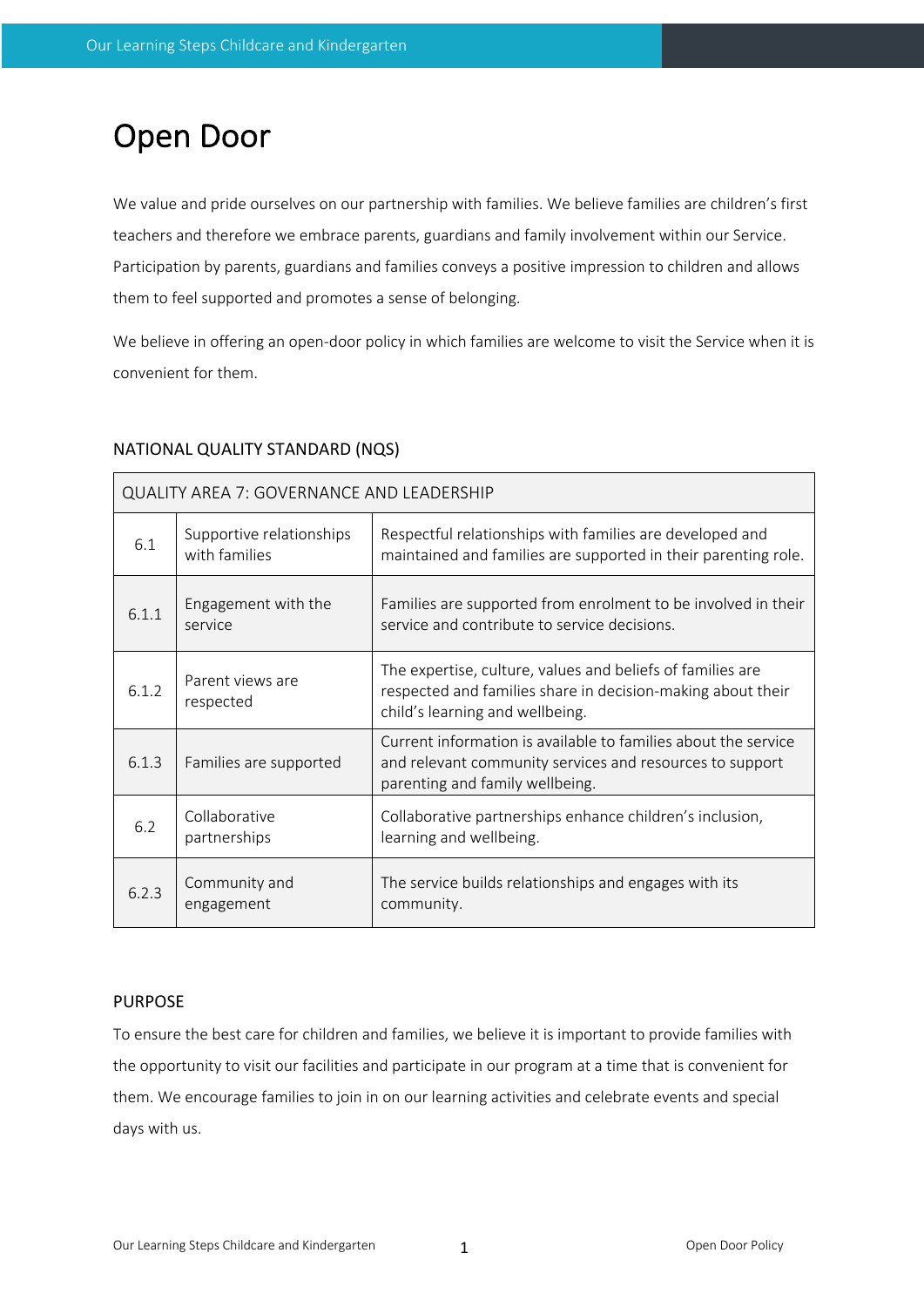#### SCOPE

This policy applies to children, families, staff, management and visitors of the Service.

### IMPLEMENTATION

We operate with an open-door policy, where families are welcome to visit our Service anytime during operating hours. There are many opportunities for family involvement. We recognise that time is valuable to all families, which is why we accommodate many forms of participation and contribution.

## MANAGEMENT AND EDUCATORS WILL ENSURE:

- Families are always welcome to spend time in the Service and share special moments with their children.
- Families are aware of our open-door policy and are welcome to join in learning activities and celebrate events and special days held at the Service.
- Families are provided with information about special days and events they may want to participate in. For example:
	- o Disco
	- o Easter Hat Parade
	- o Mother's Day
	- o Father's Day
	- o Open Day
	- o Grandparents Day
	- o Graduation
	- o Christmas Celebrations
	- o Excursions/Incursions
	- o Cultural visits
	- o Story Time
	- o Cooking Experience
	- o Parent-lead learning experiences

#### FAMILIES CAN

• Visit the Service at all times. This may include visiting their child who is already enrolled, or as an enquiry prior to enrolment.